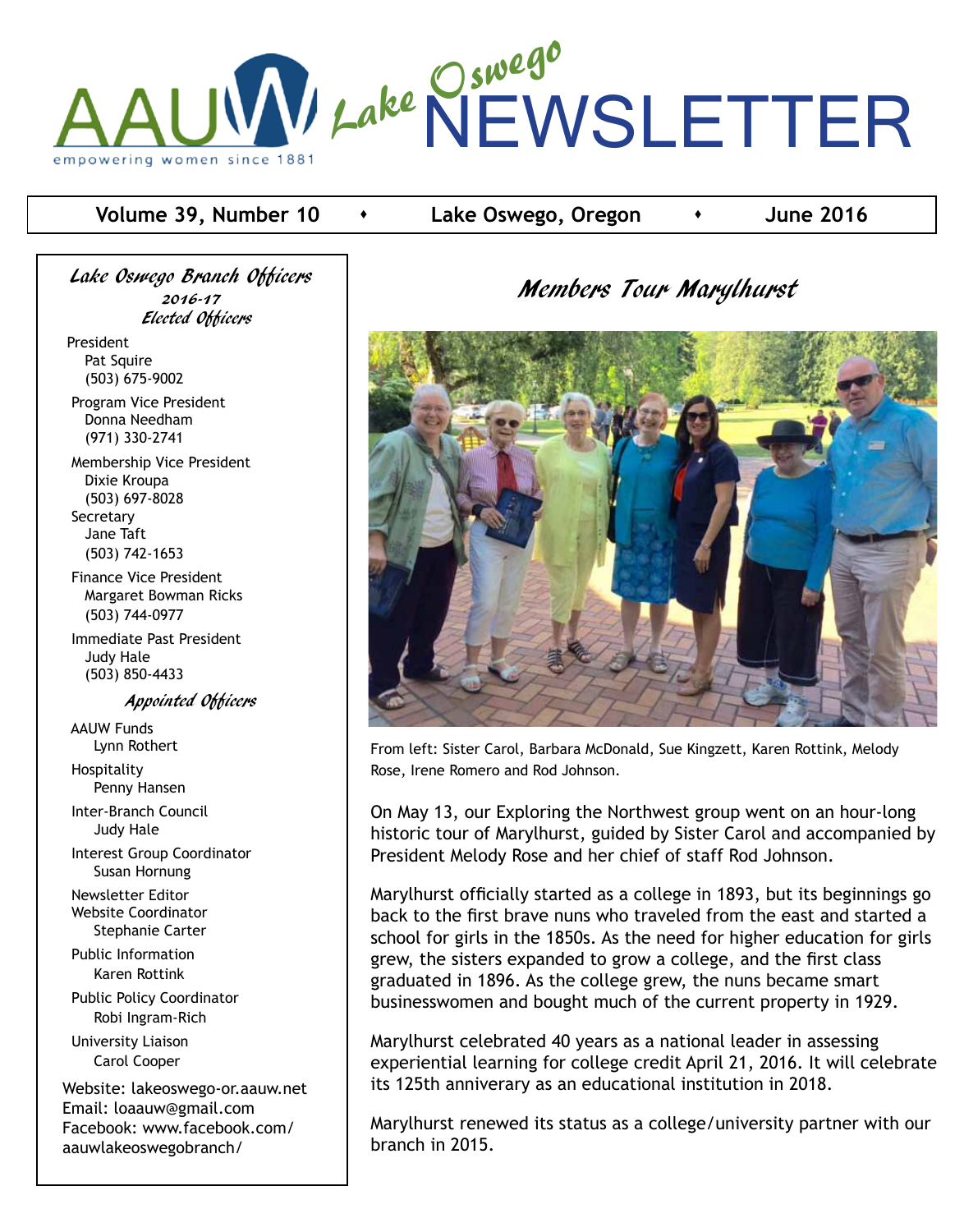### **Page 2 b 1 June 2016**



From left: Barbara Buckley, Penny Hansen, Pat Squire

# Squire's Scribblings

by Pat Squire, President

Getting to know you . . .

The Friendship Tea and Luncheon was a perfect ending to a wonderful year for AAUW Lake Oswego. I'm sure many of you remember the old Brownie song . . . "Make new friends, but keep the old. One is silver and the other gold."?

Friendship is always a top-rated attribute of our AAUW branch, and I can see that this year is no different. As we chatted with each other at the tea, we saw many new and old connections. Two women sat together who had been to the same high school and college at about the same time, and hadn't made the connection before. Others bonded over things in common (I won't mention all of them), but it is always great to see that connection sink in and become a way to get to know someone better. I've made so many new friends in our branch over the past few years, I can't imagine my life without them now.

Last year I went to a major high school reunion (all right, yes, it was the 50th). With some people it seemed like we weren't separated by all those

years, but we had just seen each other in Spanish class a few years ago. Yet others I didn't recognize at all. Once I knew who they were, there was the old connection. And quite a few I'm still in pretty good contact with, so I know what they're doing today. It's interesting that the conversations are different now – not at all about what you've been doing for a career or your accomplishments, but more about families, thinking, and yes, the inevitable health issues. That's OK too, it's about your life.

Welcome all you new members, and I hope you "golds" get to meet the new "silvers" soon. So many opportunities for friendships! I'll enjoy seeing many of you over the summer at various groups, and then again in the fall for our September branch meeting. Enjoy the summer!

and the contract of the contract of the Pat



Getting to know you (from left): Barbara McDonald with new members Gerri Gorney and Mary Pat Silveira, and Donna Needham.

# Win Free National Membership

AAUW national dues represents \$49 of your membership fee. Our branch is eligible to receive 5 free national memberships. Send in the renewal of your membership no later than June 15 to be entered into a drawing for one of the free national memberships. If you win, the national part of your payment will be refunded.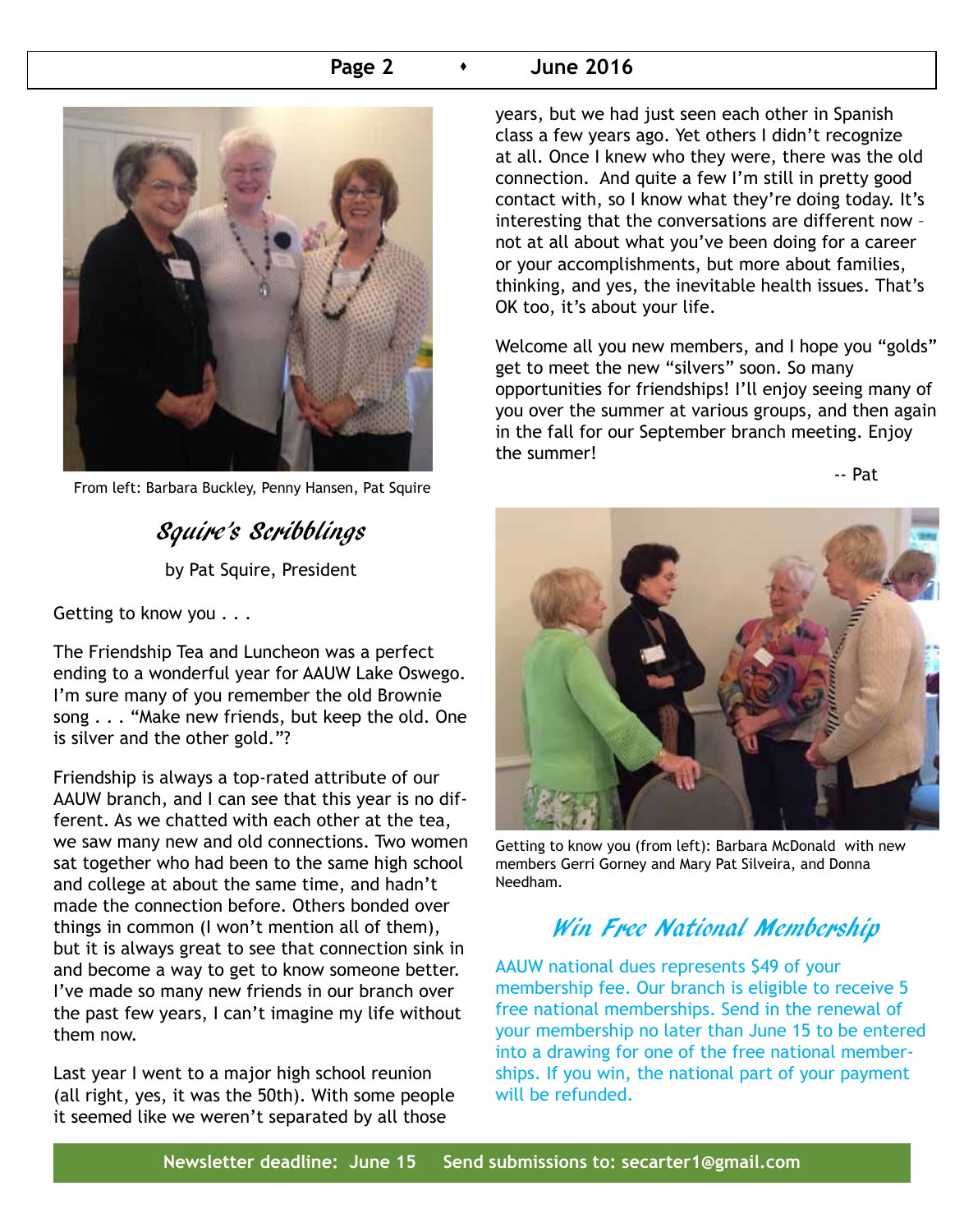# Memories from May Tea & "Thank You" from Penny

Once again our branch's major fundraiser, the Tea/Luncheon held on May 21, was a wonderful success. As I observed the smiles, the hum of multiple conversations, introductions to several new members and the consumption of delicious appetizers, breads, salads, desserts and tea, it appeared to me that a good time was had by all.

The ambiance and food did not happen in a vacuum. The weeks of planning and final presentation of our Tea were due to the efforts and support of many of our members. By their setting the scene, providing such tasty food and attending the event, our scholarship fund grew by \$650. Several women also supported our goal by donating to the scholarship fund.

At this time I would like to thank each of the following members for their contributions to the Tea: Annie Arkebauer, Barbara Buckley, Stephanie Carter, Carol Cooper, Pat Filip, Judy Hale, Penny Hansen, Betty Hittle, Susan Hornung, Suzanne Kaveckis, Ann Keddie, Marty Maharg, Barbara McDonald, Donna Needham, Anne Redman, Lynn



Carol Cooper serves as our liaison with Barbara Buckley and Lynn Rothert. Marylhurst University and has been assisting with branch membership duties.

Rothert, Karen Rottink, Pat Squire, Jane Taft and Joan Waldron. We were so fortunate to have had your energy and support on this major undertaking. THANK YOU!



From left: Nancy Niland, Colleen Gekler, Annie Arkebauer, and Deanna Tonks enjoy the tea and lunch.



From left: Robi Ingram-Rich, Martha Schraeder, Esther Halvorson-Hill,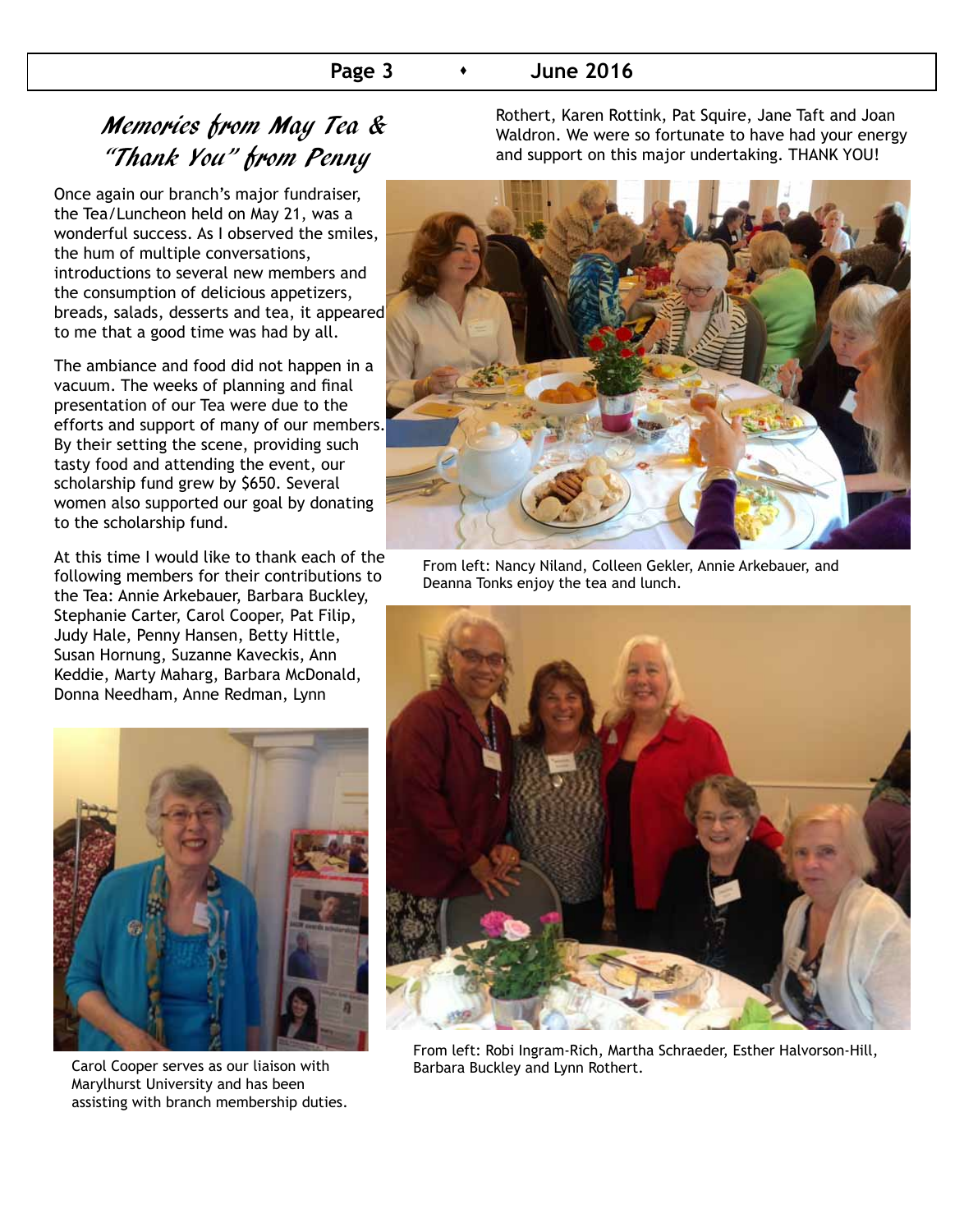# **Page 4 •** June 2016



From left: Sandra Hoover and Suzanne Kaveckis



From left: Marty Maharg and Julie McDevitt, a new member.



Karen Rottink with her nieces Raquel and Kira Pihlstrom who accompanied Karen for a third year.



Judy Hale found some time to socialize while serving tea.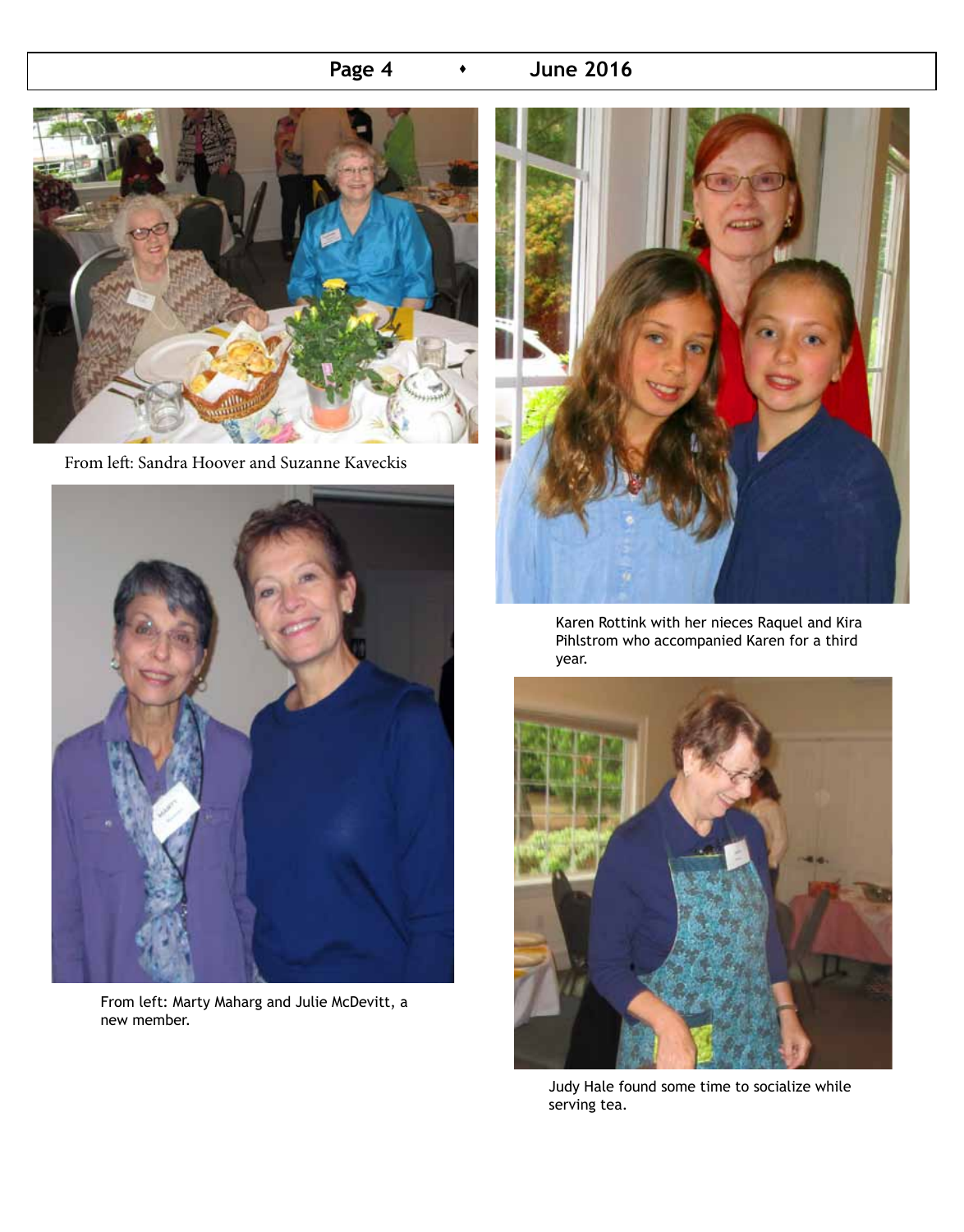| $\overline{\phantom{0}}$ |  | -----<br>. .<br>O<br>-------- |  |
|--------------------------|--|-------------------------------|--|
|--------------------------|--|-------------------------------|--|

## AAUW Lake Oswego Branch Membership Application and Dues Statement 2016-17

Please print. Renewing members need only indicate changes or corrections.

| Please put additional degrees on back of page or add note.                                                                                |                                |                                   |                                              |  |                    |                                                              |  |  |
|-------------------------------------------------------------------------------------------------------------------------------------------|--------------------------------|-----------------------------------|----------------------------------------------|--|--------------------|--------------------------------------------------------------|--|--|
| $\square$ New<br>$\Box$ Renewing $\Box$ Life                                                                                              |                                |                                   | $\square$ Honorary Life $\square$ Dual       |  | $\square$ Student  |                                                              |  |  |
| Please make checks payable to: AAUW Lake Oswego Branch<br>Send checks to: Margaret Bowman Ricks, LOAAUW, PO Box 416, Marylhurst, OR 97036 |                                |                                   |                                              |  |                    |                                                              |  |  |
|                                                                                                                                           | \$49 National Association Dues |                                   | *\$46 of your annual dues is tax deductible. |  |                    |                                                              |  |  |
| \$16 State Dues<br>\$3 supports our lobby efforts and \$1 is for the                                                                      |                                |                                   |                                              |  |                    |                                                              |  |  |
| Oregon Newsletter. Your dues may be<br>\$17 Branch Dues                                                                                   |                                |                                   |                                              |  |                    |                                                              |  |  |
| \$82 Total Dues*                                                                                                                          |                                | deductible as a business expense. |                                              |  |                    |                                                              |  |  |
|                                                                                                                                           |                                |                                   |                                              |  |                    | ** Student dues (undergraduate only) \$16 is tax deductible. |  |  |
| Amount enclosed ___________                                                                                                               |                                | *** \$25 Student Affiliate Dues   |                                              |  |                    |                                                              |  |  |
| Check $#$ Date                                                                                                                            |                                |                                   |                                              |  |                    |                                                              |  |  |
| Participate! Share your skills and talents                                                                                                |                                |                                   |                                              |  |                    |                                                              |  |  |
|                                                                                                                                           |                                |                                   |                                              |  |                    |                                                              |  |  |
| <b>SKILLS</b>                                                                                                                             |                                |                                   | <b>BRANCH SUPPORT</b>                        |  |                    | <b>INTEREST GROUPS</b>                                       |  |  |
|                                                                                                                                           |                                |                                   | Monthly programs & Events                    |  | <b>Book Groups</b> |                                                              |  |  |
|                                                                                                                                           | ___Design/Graphics             |                                   | _____Set up/Take Down                        |  |                    | ____2nd Wed. - Mystery - noon                                |  |  |
| ____Computer                                                                                                                              |                                |                                   | <b>Greeter at Events</b>                     |  |                    | ___4th Tuesday - morning                                     |  |  |
|                                                                                                                                           | Database Management            |                                   | Program Ideas                                |  |                    | ___4th Thursday - evening                                    |  |  |

- 
- 
- 
- 
- 
- 
- 
- 

\_\_\_\_Website Maintenance \_\_\_\_Newsletter Distribution \_\_\_4th Friday – morning \_\_\_\_Desktop Publishing \_\_\_\_Publicity Distribution \_\_\_\_Newsletter Editor \_\_\_\_Directory Management *Bridge Groups* \_\_\_\_Photography \_\_\_\_Food Preparation \_\_\_Laffalot, 2nd, 4th Monday \_\_\_\_Writing/Editing \_\_\_\_Holiday Gala \_\_\_3rd Wednesday \_\_\_\_Table Decoration \_\_\_\_New Member Friend \_\_\_\_Food Preparation *Other Groups* Latter Communication Communication Communication Communication Communication Communication Communication Commu<br>
Latter Communication Communication Communication Communication Communication Communication Communication Comm

- 
- 

- 
- 

- 
- \_\_\_Delightful Dining
- Other\_\_\_\_\_\_\_\_\_\_\_\_\_\_ \_\_\_Explore Northwest
	- \_\_\_Portland Center Stage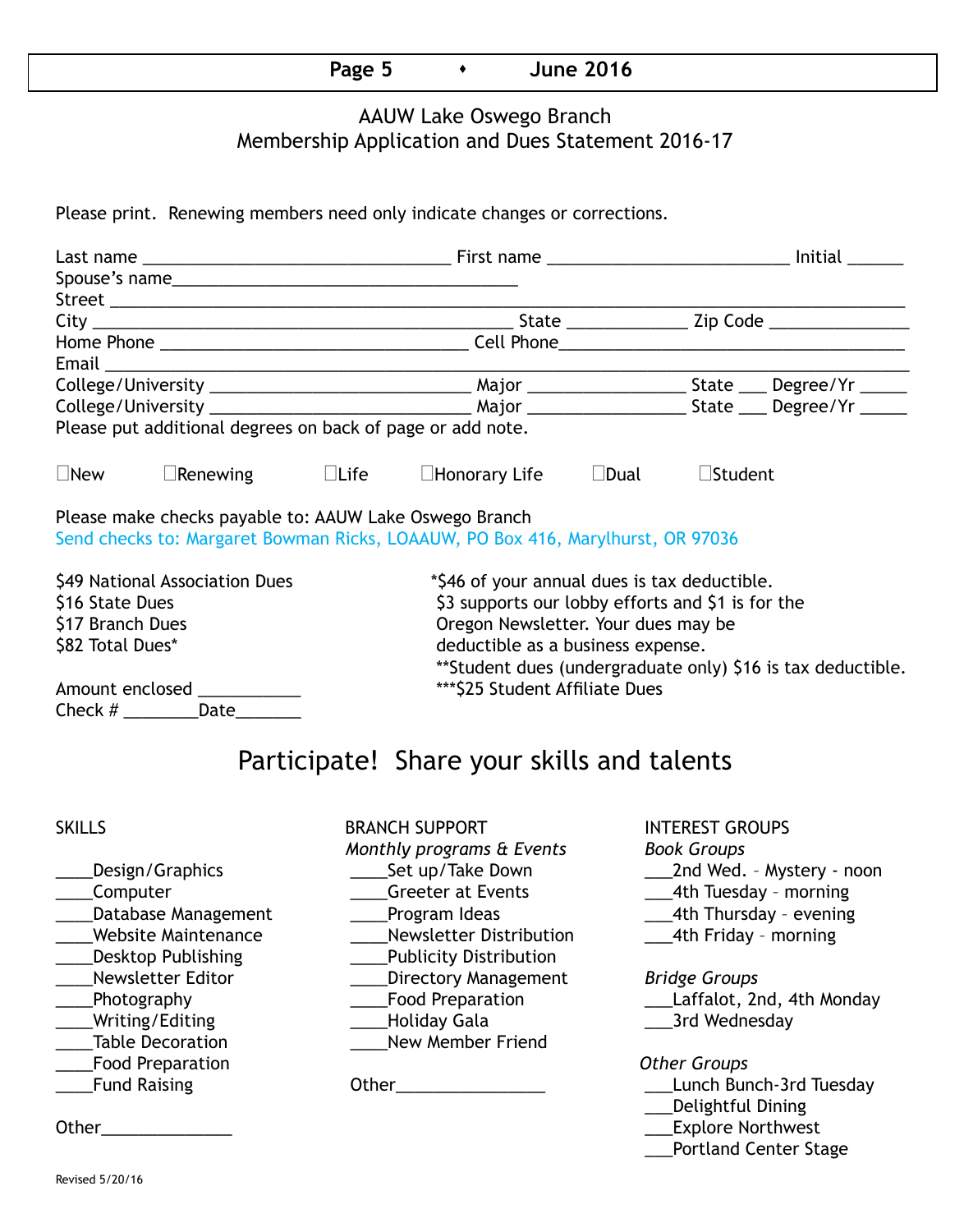| Page 6 |  | <b>June 2016</b> |
|--------|--|------------------|
|--------|--|------------------|

## 2016 LO AAUW Donation Form

Name was also as a set of  $\sim$  10  $\mu$  m  $\sim$  10  $\mu$  m  $\sim$  10  $\mu$  m  $\sim$  10  $\mu$  m  $\sim$  10  $\mu$  m  $\sim$  10  $\mu$  m  $\sim$  10  $\mu$  m  $\sim$  10  $\mu$  m  $\sim$  10  $\mu$  m  $\sim$  10  $\mu$  m  $\sim$  10  $\mu$  m  $\sim$  10  $\mu$  m  $\sim$  10  $\mu$  m

City/State/Zip \_\_\_\_\_\_\_\_\_\_\_\_\_\_\_\_\_\_\_\_\_\_\_\_\_\_\_\_\_\_\_\_\_\_\_\_\_\_\_\_\_\_\_\_

Address \_\_\_\_\_\_\_\_\_\_\_\_\_\_\_\_\_\_\_\_\_\_\_\_\_\_\_\_\_\_\_\_\_\_\_\_\_\_\_\_\_\_\_\_\_\_\_\_\_\_

**LOCAL SCHOLARSHIP DONATION:**

\$\_\_\_\_\_\_\_\_\_\_\_ Donation Amount **—** Write check to *Lake Oswego AAUW* PLEASE NOTE: THIS DONATION IS **NOT** TAX DEDUCTIBLE

### **NATIONAL AAUW FUNDS DONATION:**

\$\_\_\_\_\_\_\_\_\_\_\_ Donation Amount **—** Write check to *AAUW Funds*

ALL NATIONAL CONTRIBUTIONS ARE FULLY TAX DEDUCTIBLE

Giving unrestricted gifts to AAUW FUNDS (#9110) provides support where needed most, but you can choose a specific fund:

**[ ] #9110 General Foundation Support — Allocated where most needed** 

[ ] #9170 Eleanor Roosevelt Fund **—** Supports AAUW research studies

[ ] #4337 Public Policy Fund **—** Supports advocacy for laws fair to women

[ ] #3999 Legal Advocacy Fund **—** Supports legal rights for those facing discrimination

[ ] #4339 Leadership Programs Fund **—** Supports programs like NCCWSL

[ ] AAUW National Tech Trek Program

Gifts of \$100–\$174 confer membership in the Oregon Century Club Gifts of \$175 or above confer membership in the Oregon Century Club Plus

Gifts of \$25 or more to either local scholarship or AAUW Funds may be designated to honor a friend or loved one.

This gift is a memorial (deceased) to \_\_\_\_\_\_\_\_\_\_\_\_\_\_\_\_\_\_\_\_\_\_\_\_\_\_\_\_\_\_\_\_\_\_

This gift is a tribute (living) to \_\_\_\_\_\_\_\_\_\_\_\_\_\_\_\_\_\_\_\_\_\_\_\_\_\_\_\_\_\_\_\_\_\_

Acknowledgement should be sent to:

Name \_\_\_\_\_\_\_\_\_\_\_\_\_\_\_\_\_\_\_\_\_\_\_\_\_\_\_\_\_\_\_\_\_\_\_\_\_\_\_\_\_\_\_\_\_\_\_\_\_\_\_\_

Address \_\_\_\_\_\_\_\_\_\_\_\_\_\_\_\_\_\_\_\_\_\_\_\_\_\_\_\_\_\_\_\_\_\_\_\_\_\_\_\_\_\_\_\_\_\_\_\_\_\_

**Send this form and check to: LO AAUW, PO Box 416, Marylhurst, Oregon 97036**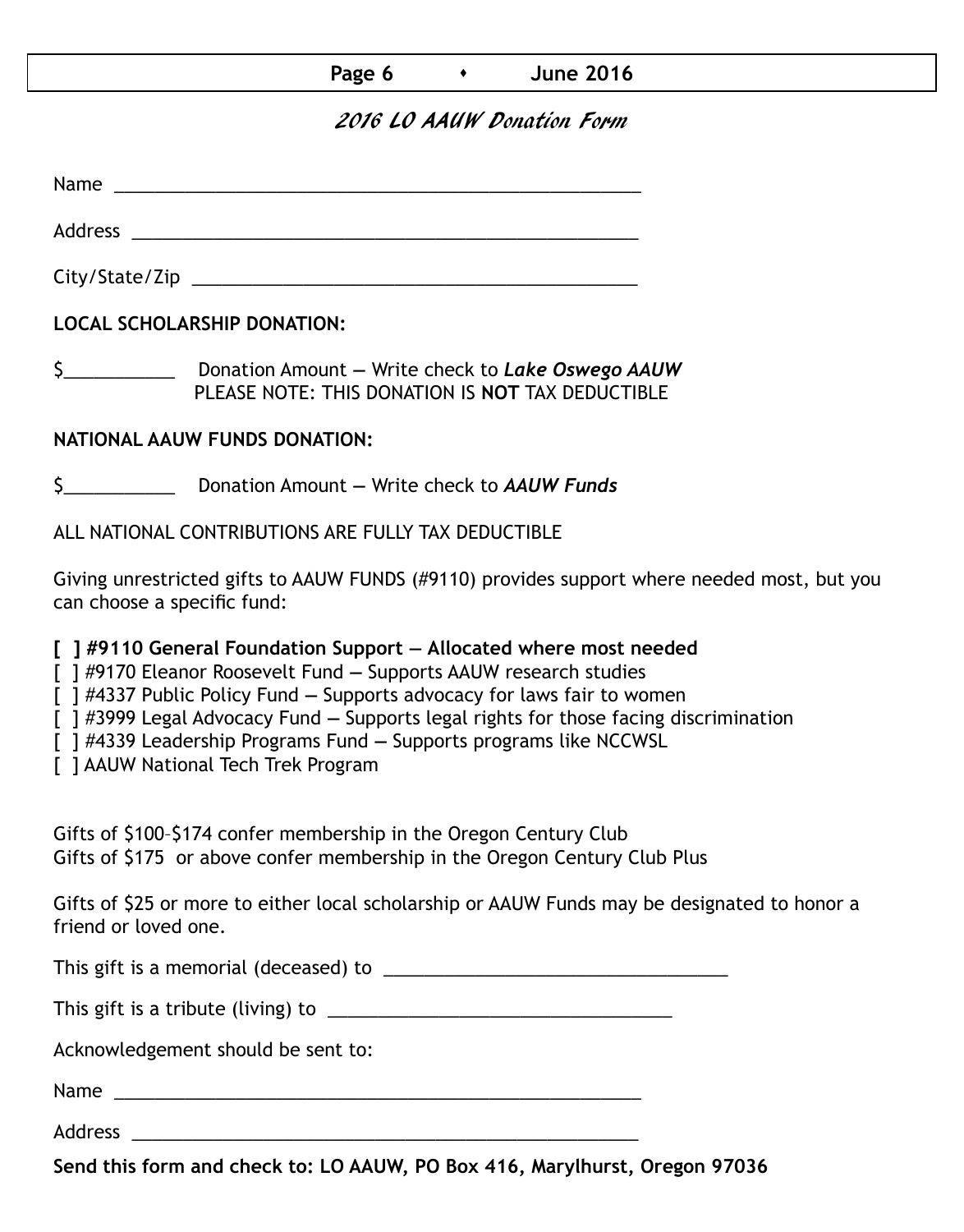## Interest Group Activities

**Fourth Tuesday Books 4th Tuesday at 11:00 a.m.**

Date: June 28

Book: *Dead Wake* by Erik Larsen Location: Szechuan Kitchen, Lake Oswego For more information, contact Dixie Kroupa, (503) 697-8028, dixie.kroupa@comcast.net

#### **Murder by the Book 2nd Wednesday at 12:00 p.m.**

Date: June 8

Book: *Critical Mass* by Sarah Paretsky Location: 4949 Meadows Rd., Suite 400, Lake Oswego Leader: Penny Hansen Book Selection: June 18 at 9:30 a.m. Location: Home of Cackie Kyle Bring your lunch, refreshments provided. For more information, contact Jane Taft, (503) 742-1653, taft.jane@gmail.com or Stephanie Carter, (971) 285-5882, secarter1@gmail.com

#### **Interpretive Books 3rd Thursday at 9:30 a.m.**

Date: June 16 Book: *Euphoria* by Lily King Leader: Connie Irwin Hostess: Anne Keddie For more information, contact Laura Eyer, (503) 982-3522, eyerlaura@gmail.com or Linda Watkins, (503) 694-2334, l.and.m.watkins@gmail. com

#### **Thursday Evening Books 4th Thursday at 7:30 p.m.**

Date: June 23 Book: *An Unnecessary Woman* by Rabih Alameddine Introduction & Hostess: Stephanie Carter For more information, contact Sandra Hoover, (503) 707-2984, sandraleehoover@comcast.net or Suzanne Kaveckis, (503) 678-1641, smkaveckis@icloud.com

#### **Friday Books 4th Friday at 10:00 a.m.**

Book: *A Fighting Chance* by Elizabeth Warren Date: June 24 Location: West Linn Public Library (Bamboo Room) Leader: Ann Meyer For more information, contact Irene Romero, (503) 657-6159, ireneromero@mac.com

#### **Portland Center Stage Date and Time Vary**

Season ticket holders for the Portland Center Stage's Thursday matinees will enjoy a year of musicals, dramas and comedies. For more information, contact Betty Barber, (503) 675-0594, barberbc@yahoo.com

#### **Laffalot Bridge 2nd & 4th Mondays at 1:00 p.m.**

Date: June 13

If you would like to join or be added to the substitute list or for more information, contact Bettirae Willis, (503) 891-6232 (cell), bewillis@ easystreet.net

#### **Third Wednesday Bridge 3rd Wednesday at 1:00 p.m.**

Date: June 15

If you would like to be added to the substitute list, or for more information, contact Penny Hansen, (503) 636-7255, pennyhansen@comcast.net

#### **Lunch Bunch 3rd Tuesday at 11:30 a.m.**

Date: June 21

Location: Riccardo's on 16035 Boones Ferry Rd., Lake Oswego

All are welcome to this new lunch group. A bright sunny day is guaranteed for us to enjoy lunch on the patio. Separate checks will be available. Car pooling is strongly suggested as the parking lot can be crowed. Parking is also available in the adjacent Wells Fargo bank lot.

To be added to the email list or to RSVP please send an email to Terry Hyland at twh20eagle@ comcast.net. For other questions contact Connie Irwin at (503) 459-3070.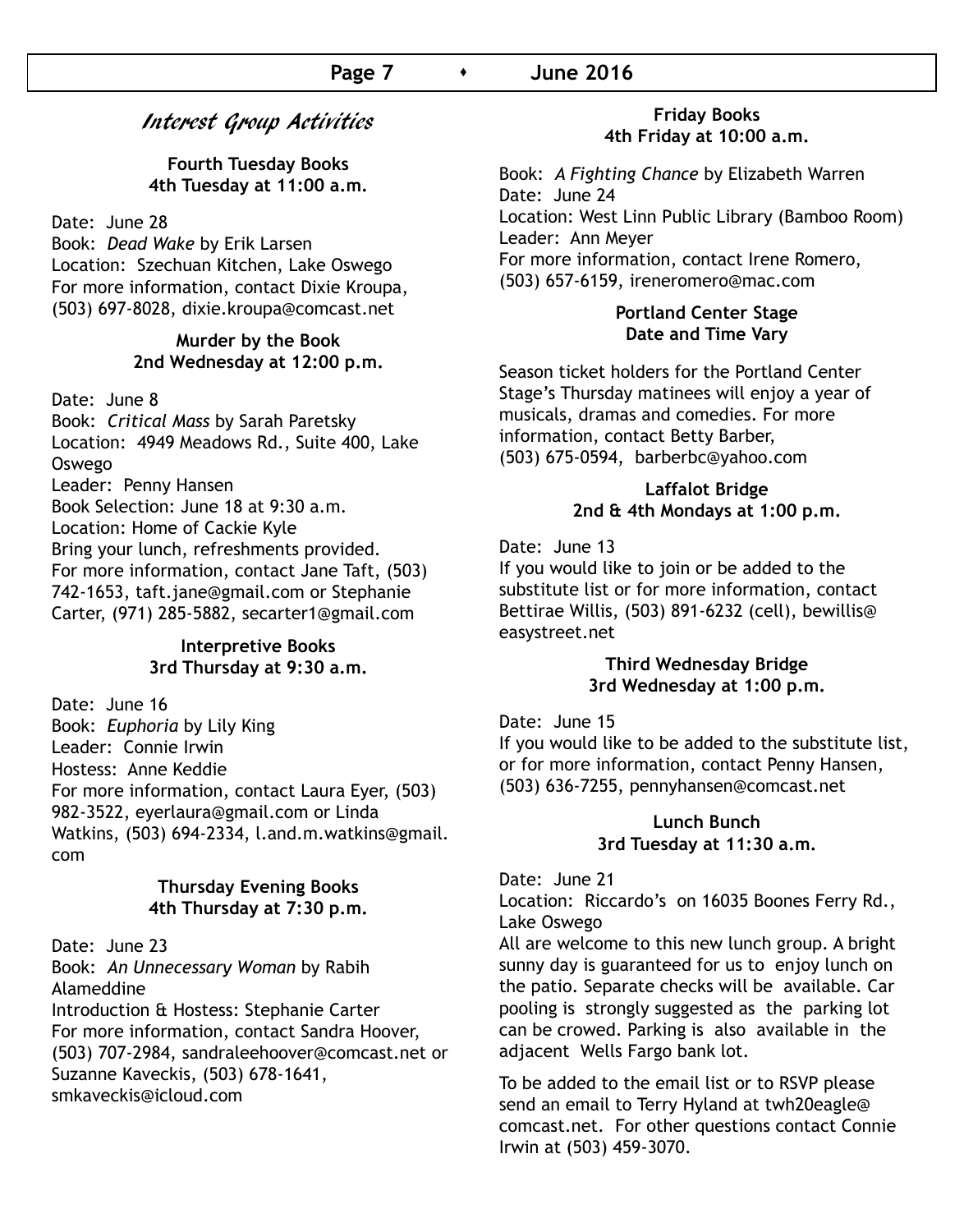

| Sunday | Monday                          | Tuesday                                 | Wednesday                                 | Thursday                                  | Friday                       | Saturday                  |
|--------|---------------------------------|-----------------------------------------|-------------------------------------------|-------------------------------------------|------------------------------|---------------------------|
|        |                                 |                                         | 1<br>Board<br>Meeting                     | $\overline{2}$                            | $\overline{3}$               | $\overline{4}$            |
| 5      | $6\phantom{.}6$                 | $\overline{7}$                          | 8<br>Murder by<br>the<br>Book             | 9                                         | $10\,$                       | 11<br>Delighful<br>Dining |
| 12     | 13<br>Laffalot<br><b>Bridge</b> | 14                                      | 15<br>Third<br>Wednesday<br><b>Bridge</b> | 16<br>Interpretive<br><b>Books</b>        | 17                           | 18                        |
| 19     | $20\,$                          | 21<br>Lunch<br><b>Bunch</b>             | 22                                        | 23<br>Thursday<br>Evening<br><b>Books</b> | 24<br>Friday<br><b>Books</b> | 25                        |
| 26     | 27                              | 28<br>Fourth<br>Tuesday<br><b>Books</b> | 29                                        | 30 <sup>°</sup>                           |                              |                           |
|        |                                 |                                         |                                           |                                           |                              |                           |

## AAUW'S Mission

Advancing equity for women and girls through advocacy, education, philanthropy, and research.

#### AAUW's Value Promise

By joining AAUW, you belong to a community that breaks through educational and economic barriers so that all women have a fair chance.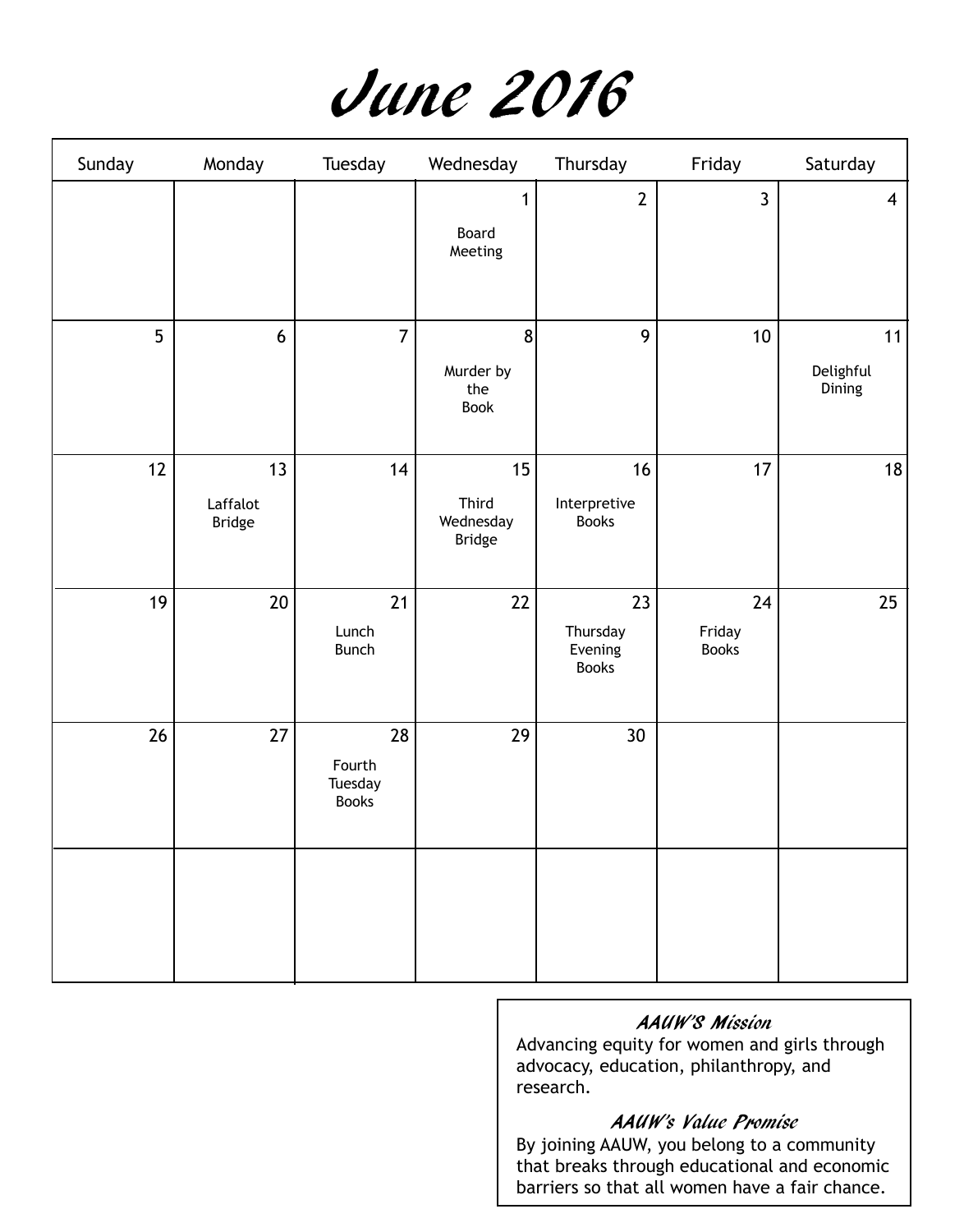#### **Page 9 •** June 2016

#### **Delightful Dining Date Varies**

Date: June 11 at 6:00 p.m.

Enjoy Lebanese cuisine at the home of Stephanie Carter.

Delightful Dining is the group where members share the cooking and the costs. For more information, contact Jane Taft, (503) 742-1653, taft.jane@gmail. com**.**

## Member Profile

by Barbara McDonald

Welcome back, Victoria vonTagen!

Viki was a member a few years ago. Her friends in the Interpretive Book Group missed her and urged her to rejoin.

She married and, like many women, put her husband through college, raised three children, and moved around the United States --



North Carolina, Texas, California, etc. -- due to her husband's career in the Marines.

She and her husband finally settled on five acres in Wilsonville, where she has created the most beautiful garden imaginable.

Viki worked as a school librarian where she, "made the children's work fun." Later, she found time to realize one of her dreams: She attended Marylhurst University, where she earned a five year Bachelor of Fine Arts in their Interior Design Program. She then worked as an interior design consultant and taught classes. Then came work with her true live - flowers. She specialized in weddings, a job that came with a lot of pressure. No more. She has retired.

She now maintains her beautiful gardens, is a Master Gardener, belongs to the Hardy Plant Society Study Group and Garden Club, and Wilsonville Garden Club. As I can attest, as part of the Wilsonville Garden Club, Viki has created breathtaking flower arrangements.

# LO Historic Home Tour

Nancy Niland, new branch member and new Executive Director of Oswego Heritage Council asked for volunteers for the Lake Oswego Historic House Tour. Members Donna Needham, Pat Squire, and Jane Taft responded and spent the afternoon of Saturday, May 14, working as docents at the Strong-Channing and Bowdoin homes, helping to guide visitors.

Each May the Oswego Heritage Council showcases historic homes in the Lake Oswego area that have been preserved and minimally modified from the intention with which they were built. Homes chosen are over 50 years old.

The home tour is one of the Council's primary fundraisers.



From left: Nancy Niland with Jane Taft, Donna Needham and Pat Squire.